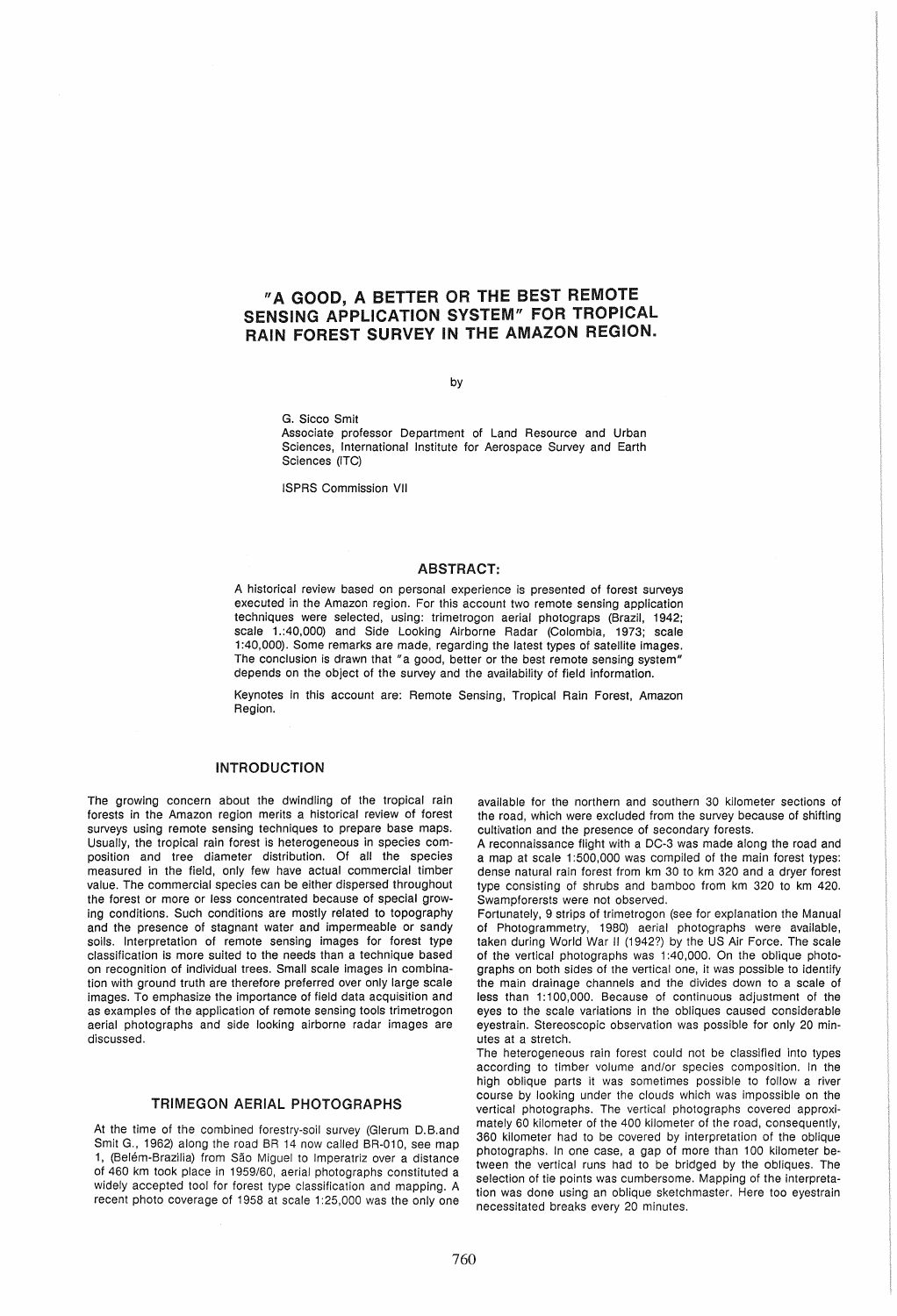

To collect the required inventory field data in the dense rain forest a system was used of 10 kilometer long transacts perpendicular to the overall north/south direction of the road at six-kilometer intervals. In the shrub/bamboo forest, the interval was 12 kilometer. In the transects three sample plots of an area of 1.0 hectare (100 x 10m) were taken at km 2 to 3, km 5 to 6 and km 9 to 10. The total area covered by the inventory was 1.280.000 hectare. In each sample plot all trees with a diameter at breast height (D.B.H.) of 25 cm and more were enumerated with the species name and commercial height of the bole.

In addition, ecological and botanical information was obtained. A soil survey was also carried out along the transacts and the road. The distribution of the number of trees per species per sampling unit of one hectare was either a Poisson or Normal distribution with the exception of the commercial species "Pau amarelo" (recoma serratifolia; Bionomiaceae) in the foresttype Candiru and Ligação.

To obtain more detailed information on the distribution of "Pau amarelo", eight 100 hectare blocks were selected at random for 10% and 100% surveys. In these blocks two subregions occurred with different ecological factors. Here the distribution of Pan Amarelo was according to the Normal distribution for the sloping high parts and a Poisson distribution for the flat lower part.

A crew of 50 field-workers, travelling four to nine weeks at a stretch, required 185 days to complete the entire survey during the period November 1959 - September 1960. All food, materials and gasoline had to be brought in by car and once food was dropped by the Brazilian air force. Alcohol was prohibited to staff, labourers and even visitors. In addition to the 10% and 100% survey blocks, 620 kilometers of 10 km transects were cut, 177 plots of 1 hectare were sampled.

A "good" classification of forest types was obtained by statistical 20 calculation of 1)the mean volume and 2)the species volume per species with distribution, the emphasis being on commercial important timber.

> A "better" classification was arrived at by including the soil survey data and divides between the main basins delineated on the trimetrogan photography. This approach allowed sharper classdelineation as a result of improved sampling along the class boundaries. A total of five rain forest types and the dryer vegetation/shrub forest type Açailandia could be mapped with data as follows:

| area in ha<br>a) |  |
|------------------|--|
|------------------|--|

- b) number of samples of 1 ha
- c) number of trees/ha
- d) volume in m3
- e) number of species

| Forest     |           |     |     |       |     |
|------------|-----------|-----|-----|-------|-----|
| type:      | а         | b   | с   | d     | е   |
| 1 Santana  | 135,000   | 16  | 106 | 152.5 | 139 |
| 2 Candiru  | 315,000   | 34  | 124 | 191.6 | 153 |
| 3 M. Guamá | 132,000   | 13  | 108 | 161.2 | 132 |
| 4 U. Guamá | 200,000   | 26  | 94  | 121.1 | 137 |
| 5 Ligação  | 398,000   | 62  | 101 | 138.0 | 156 |
| Acailandia | 100.000   | 26  | 51  | 61.6  | 118 |
| total      | 1.280.000 | 177 |     |       |     |

The overall sampling density is 0.014%

The "best" forest-type classification using all available modern techniques cannot be attained because actually considerable parts of this forest region suffer from human interference! Consequently, the better aproach is the best we can do.

#### SIDE LOOKING AIRBORNE RADAR

The main advantage of radar as an active remote sensing system is that for large areas, where climatic conditions hamper coverage by even small scale aerial photographs, full coverage of the terrain can be obtained independant of the weather in a short time. To monitor the cutting and burning of the tropical forest, it is important to have up-to-date images.

To obtain images the radar is installed in an aircraft as a "side looking airborne radar" (SLAR). The antenna emits a narrow beam of radio waves in a selected band and polarization. The echo returns are recorded in time sequence and provide the cross-track component. The SLAR image has a line-perspective geometry. Linear features such as drainage patterns, forest type limits with abrupt differences in vegetation height, and topographic variations can be observed more clearly in the direction parallel to the flight line than perpendicular to it. SLAR strips can be interpreted, but beware of pseudoscopic vision. A modern technique is to record SLAR strips with 60% overlap in such a way that the terrain imaged in the near and far ranges, can be interpretated under a stereoscope.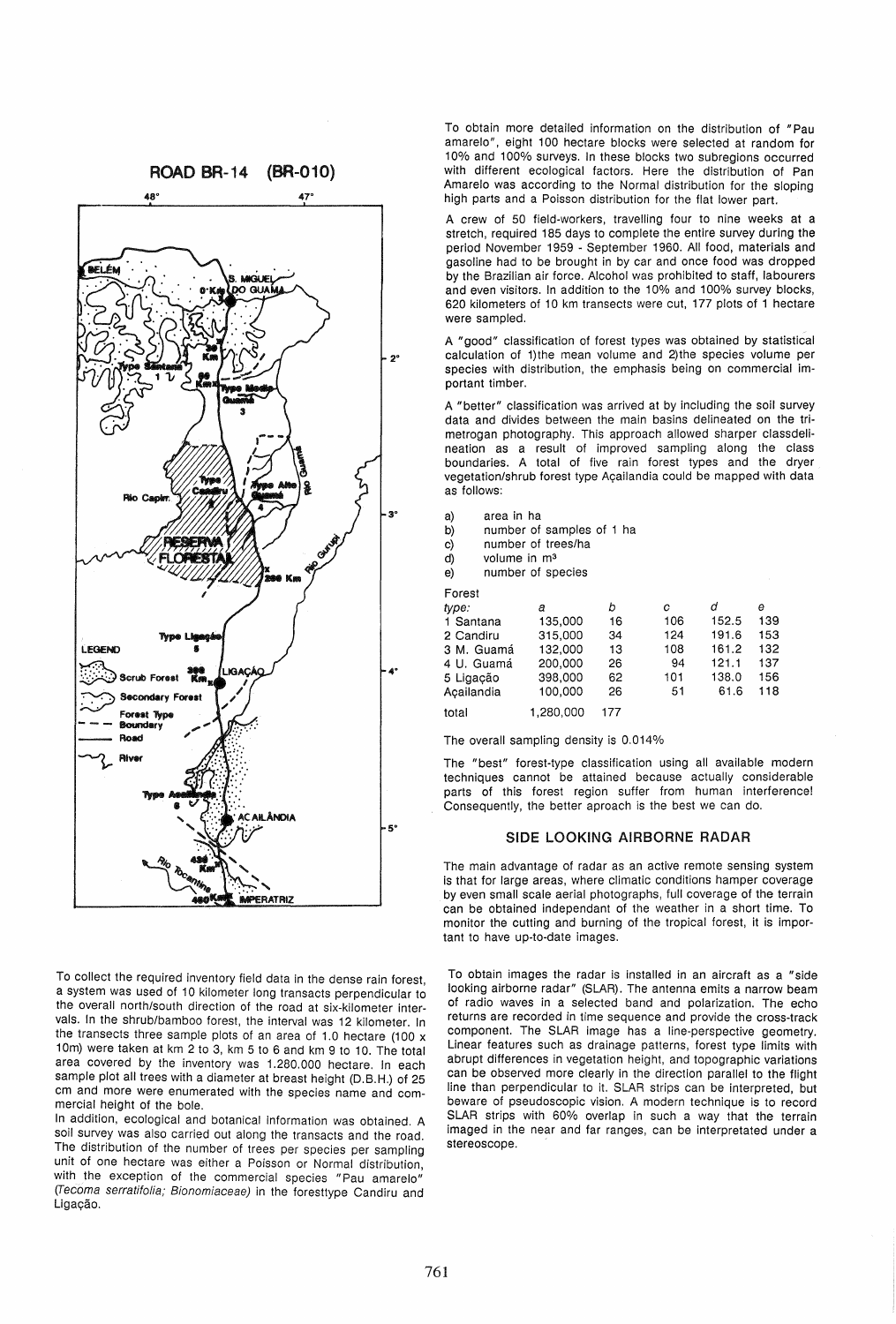The interpretation elements tone and texture must be used with utmost care. The tone will be lighter if the reflection towards the antenna is strong and also depends on the depression angle, the angle of slope towards the radar beam and the dielectric constant of the object. Large bodies of water, lakes and main rivers are easily detected by their black tone and smooth texture. Swamps, former river courses and oxbows in the wetland, pattern of "gallery" forests along streamlets in natural or man-made grassland are easily detected.

The straight line pattern caused by human activities is visible if tonal differences are present. If the abrupt change in height between lower vegetation and higher forest is towards the radar beam, it shows up as thin line of high reflection ("corner reflection"), and away from the radar beam as a thin dark line ("radar shadow"). In the dryland region of the tropical rain forest, human influence can be delineated if the disturbed area is large enough and its limits are straight lined. The problem is the detection of small areas of agriculture classified as part of the shifting cultivation system and the differentiation between man-made secondary forest and natural low forest types. In areas with high hills and mountains, delineation of forest types becomes difficult because of the high reflection from the slope towards the beam and the presence of radar shadow.

Mapping of forest types in the tropical rain forest with radar in Colombia started in 1968 with the radar mosaic of the Darien area at the border between Colombia and Panama. The legend consisted of 4 dryland forest types, 4 wetland forest types and 3 types of human interference. This means that in addition to the important distinct between dry and wetland forests, subdivision was possible on the basis of topography. On the other hand, information on human influences was superimposed on the radar images because areas with, e.g., timber exploitation could not be identified directly on the images. There was no field control.

The importance of field control was demonstrated by the following example. In June 1969, radar images were produced using the Westinghouse real aperture system AP/APQ-97 (Ka-band, 0.86 cm, 34.9 GHz) at scale 1 :220,000 of 10 million hectares of the Pacific



### PRORADAM AREA

coastal region of Colombia. Approximately 70% of this area consists of tropical rain forest of which large parts have never been mapped before. A company suggested that on 1:50,000 scale enlargements the following two forest types could be delineated without field verification or collateral sources:

type 1 - trees 20 to 25 m tall, heavy underbrush, spacing approximately 8 m, bole diameter 0,2-0.5 m.

type 2 - trees 30 to 40 m tall, contains canopy, spacing approximately 13 m, bole diameter 0,5 - 1,0 m.

This suggest that without field data it would be possible to measure or estimate tree height, undergrowth, closure of the tree canopy, number of trees and bolediameter. In other words, the volume of the standing timber.

First of all, such a delineation system would be more applicable for a homogeneous even aged plantation forest in the temperate zone than for the heterogeneous tropical rain forest. Secondly, based on an existing interpretation system developed in Colombia (Sicco Smit, G. 1969) and adjusted to interpretation of Radar images (Sicco Smit, G. 1971), an area of 1,300,000 ha was mapped. In the map, 13 vegetation and forest types were delineated and checked by plane, boat and fieldwork. The conclusion was drawn that single trees could not be identified on the Radar images.

### PRORADAM- COLOMBIA AMAZON

The "Projecto Radargrammetrico del Amazonas" (1979) in Colombia is an excellent example of the practical application of Radar for forest type mapping of a vast tropical rain forest area of which no accurate maps were available. This area (see map 2) of 38,000,000 ha is covered mainly by dense natural rain forest and some savannas and savanna forest types in the northeastern part, shrub vegetation types on sandstone rock outcrops in the central part, areas disturbed by settlers in the western part and scattered small Indian tribal settlements along the rivers. The terrain consists of broad floodplains along the main rivers, flat to low hill areas in the dryland, and zones with higher hills and low mountains. It was a multidisciplinary project, incorporating forestry, geology and pedology and was completed in 93 months. The total amount of work was 6,500 manmonths.